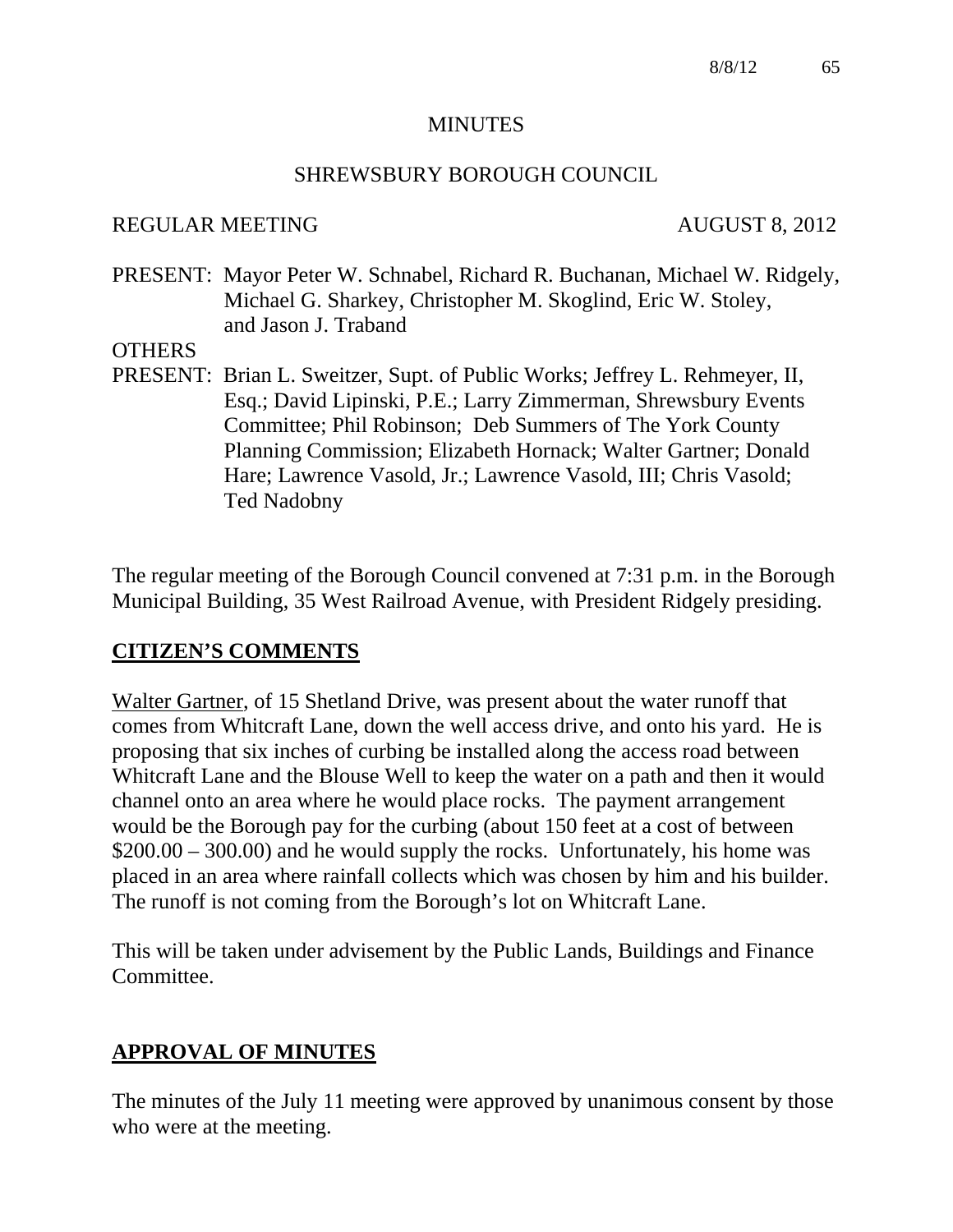# **7:45 P.M. Public Comment for Residents impacted by the Southern Farms Sewer Project Community Development Block Grant**

Deb Summers, from the York County Planning Commission, was present. One citizen, Elizabeth Hornack of 32 Covington Drive, asked if her portion of the lateral should be replaced while the other work is being performed. B. Sweitzer stated the property owners' portion of the laterals, which is cast iron, does not seem to have any tree root problems.

Eng. Lipinski described the project that will include slip lining of the main in the street that will be heated with steam and pulled from one manhole to another, sealed off, heated again, and then inflated. Sixteen laterals (from the right-of-way to the main) were already done leaving 49 yet to do as part of this project. The Public Works Department will excavate in the yard to find the cleanout and from that point to the main in the street will be lined. The work will be done this fall and will take about two months. Plenty of notifications will be given to property owners so they know what to expect. In the spring, the Public Works Department will do the final restoration of seeding and mulching.

This is the first phase of sewer line replacement. The second and third phases are in the Township and will fall under the Municipal Authority's jurisdiction.

# **APPROVAL OF EXPENDITURES AND REPORT OF ACCOUNTS**

- C. Skoglind moved to approve the July expenditures and report of accounts.
- E. Stoley seconded. The motion carried with all in favor.

# **BILL LIST**

The bill list for July was presented: General account: check numbers 11235 thru 11283; Water account: check numbers 4783 thru 4799; Sewer account: check numbers 4497 thru 4513; Highway Aid: none.

C. Skoglind moved to approve the July bill listing.

M. Sharkey seconded. The motion carried with all in favor.

# **PAYROLL REGISTER**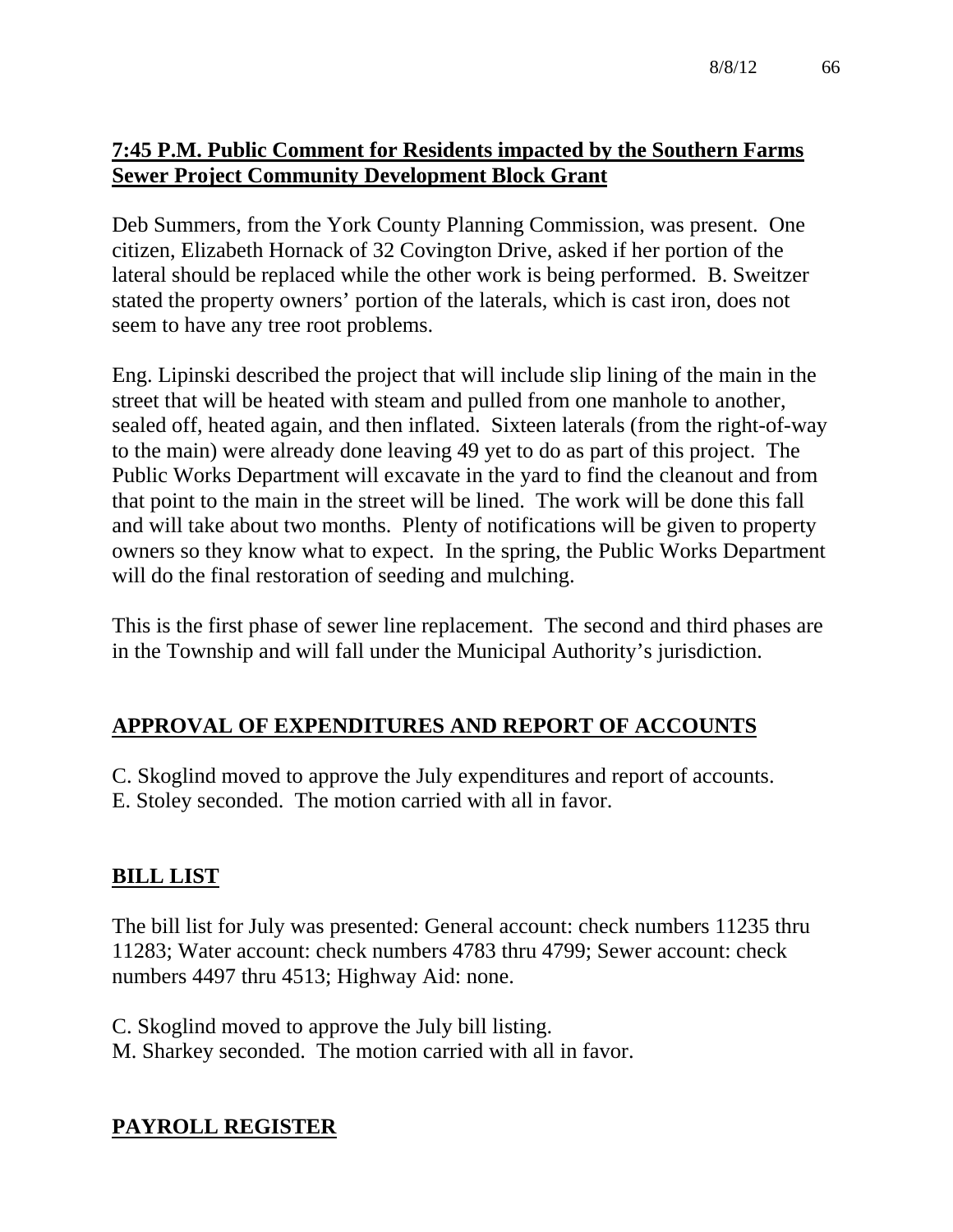C. Skoglind moved to approve the July 9 and 23 payroll registers. M. Sharkey seconded. The motion carried with all in favor.

## **SUBDIVISION AND LAND DEVELOPMENT BUSINESS**

#### Heathcote Glen II, Final Subdivision Plan

Comments from the July 23 Planning Commission meeting were met with the exception of agreeing on the surety amount and payment of all fees. Eng. Lipinski stated some of the amounts of the improvements need to be adjusted.

E. Stoley moved to approve the final subdivision plan contingent on Eng. Lipinski being satisfied with the amounts included in the surety. C. Skoglind seconded. The motion was amended to include payment of all fees.

## **Southern Regional Police Department** – Richard R. Buchanan

Buck highlighted the police report for June. Mayor Schnabel reported the feasibility study of the benefits of Stewartstown Borough joining the Southern Regional Police Department is nearly completed.

#### **Codes Enforcement**

**Water & Sewer** – Richard R. Buchanan

#### Smith Brothers Garage Gasoline Spill

United Environmental Services requested to meet with the Borough on remediation efforts. The property is in Zone 2 of the Wellhead Protection area. An unleaded gasoline spill occurred in 2006.

#### SRBC Blouse and Smith Well Permits

The Susquehanna River Basin Commission is allowing the Borough to test the Blouse Well this year and stagger the testing of the Smith Well until next year. Right-of-way agreements are currently being obtained for adjacent property owners to have a discharge pipe placed above ground along the creek. An agreement is also needed from the property owner with a detention pond along Kratz Road to monitor during the testing.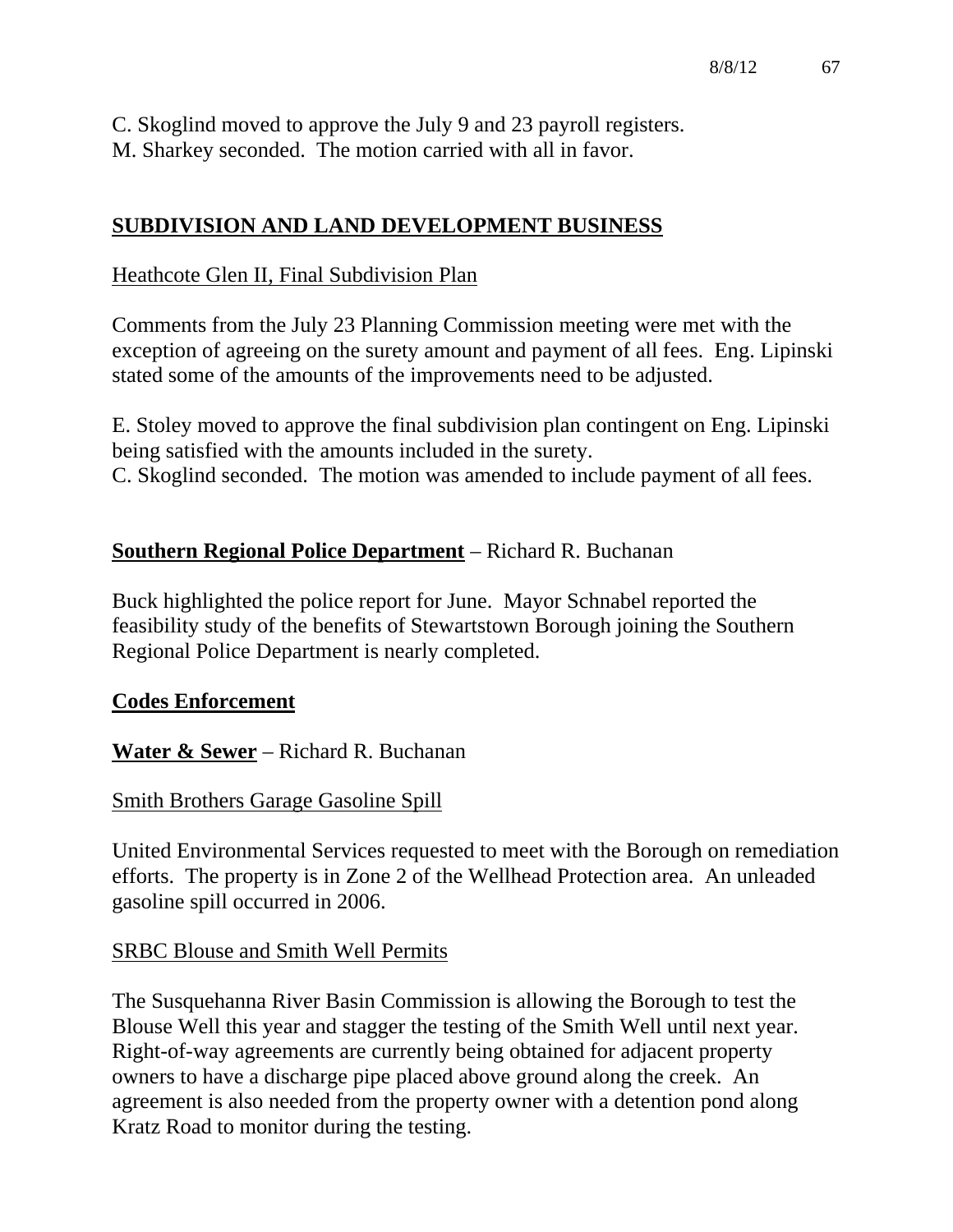## 20 Onion Boulevard Sewer Spill

The Southern Regional Police Department is investigating the vandalism that occurred a month ago.

## Windy Hill Bridge Replacement Sewer Relocation

Kinsley Construction is relocating our sewer line along Windy Hill Road due to the bridge replacement. Three manholes and sewer lines will be installed. The Borough's responsibility is \$25,000.00 plus asbestos pipe removal. PennDOT mandated the pipe replacement as it was obstructing the bridge project.

## **Public Roads & Lighting** – Eric W. Stoley

#### Drainage Issues

[Also discussed under Citizen's Comments.]

15 Shetland Drive and 18 Devonshire Drive did not experience any storm runoff problems during the July  $28<sup>th</sup>$  storm which produced about 2.5" of rain in five hours. B. Sweitzer visited the sites and none of the properties in that area were affected. The 15 Shetland Drive property did receive Whitcraft Lane's storm water but it was diverted to the storm pipe under the driveway. B. Sweitzer did not notice any runoff from the Borough's property next door to 15 Shetland Drive.

#### Crack Sealing

The Public Works Department will seal cracks in September and October on the following streets: West Forrest Avenue, Morgan Drive, Hackney Lane, Shetland Drive, Brookview Lane, Greenview Drive, Raypaula Drive, Skyview Drive, Woodland Drive, Gatewood Drive, and Wineberry Drive.

#### Woodland Drive

C. Skoglind stated the gas company had placed two diversion humps during the gas line replacement. B. Sweitzer will see if they can be removed.

# **Public Lands, Buildings and Finance** – Christopher M. Skoglind

#### Schedule Budget Meetings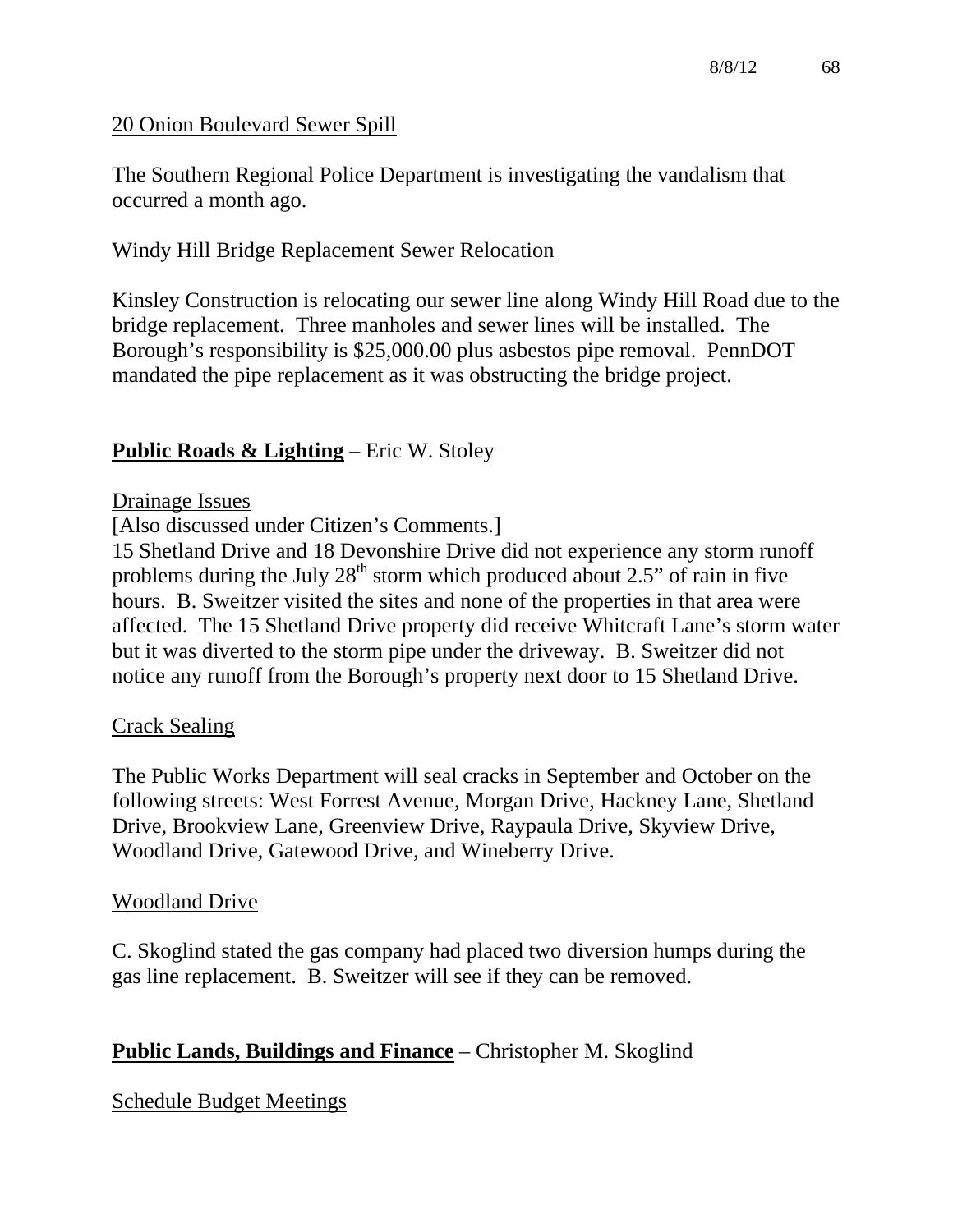Budget meetings are scheduled for October 3, October 17, November 7, November 28 and December 5 at 7:00 p.m.

### **ENGINEER'S REPORT**

#### Stormwater Ordinance

Work is still being done to try to make the ordinance less burdensome as far as requiring stormwater management for smaller projects. The zoning officer will have to keep track of impervious surface for projects. The ordinance will be a stand-alone ordinance, not part of the zoning ordinance.

#### 95 East Forrest Avenue Grading Plan

A grading plan was submitted to bring in fill that would raise the height 15 feet. Section 312 of the zoning ordinance states, "No lot shall be graded by either filling, excavating or a combination of excavating and filling unless a plan has been submitted and approved by the Borough. Plans will not be approved that propose to alter the existing grade by more than six feet unless such grading will be congruous with the adjoining property."

There are three monitoring wells and one domestic well on this vacant lot which is in a wellhead protection zone. Fill was placed on this lot a few years ago and the owner was contacted that the fill needed to be removed and the owner complied. The owner should contact DEP to see if the monitoring wells may be closed. The Public Works Department will close the domestic well based on DEP requirements.

E. Stoley moved to reject the plan as submitted to Eng. Lipinski based on Section 312 of the Zoning Ordinance.

M. Sharkey seconded. Roll call vote:

| <b>Buchanan</b> | yes, to reject plan |
|-----------------|---------------------|
| <b>Sharkey</b>  | yes, to reject plan |
| Skoglind        | yes, to reject plan |
| Stoley          | yes, to reject plan |
| Traband         | yes, to reject plan |
| Ridgely         | yes, to reject plan |

Sol. Rehmeyer was asked to send a letter by certified mail to the applicant to include cease and desist language. The existing monitoring wells need to be retained unless written documentation is obtained from DEP that they can be filled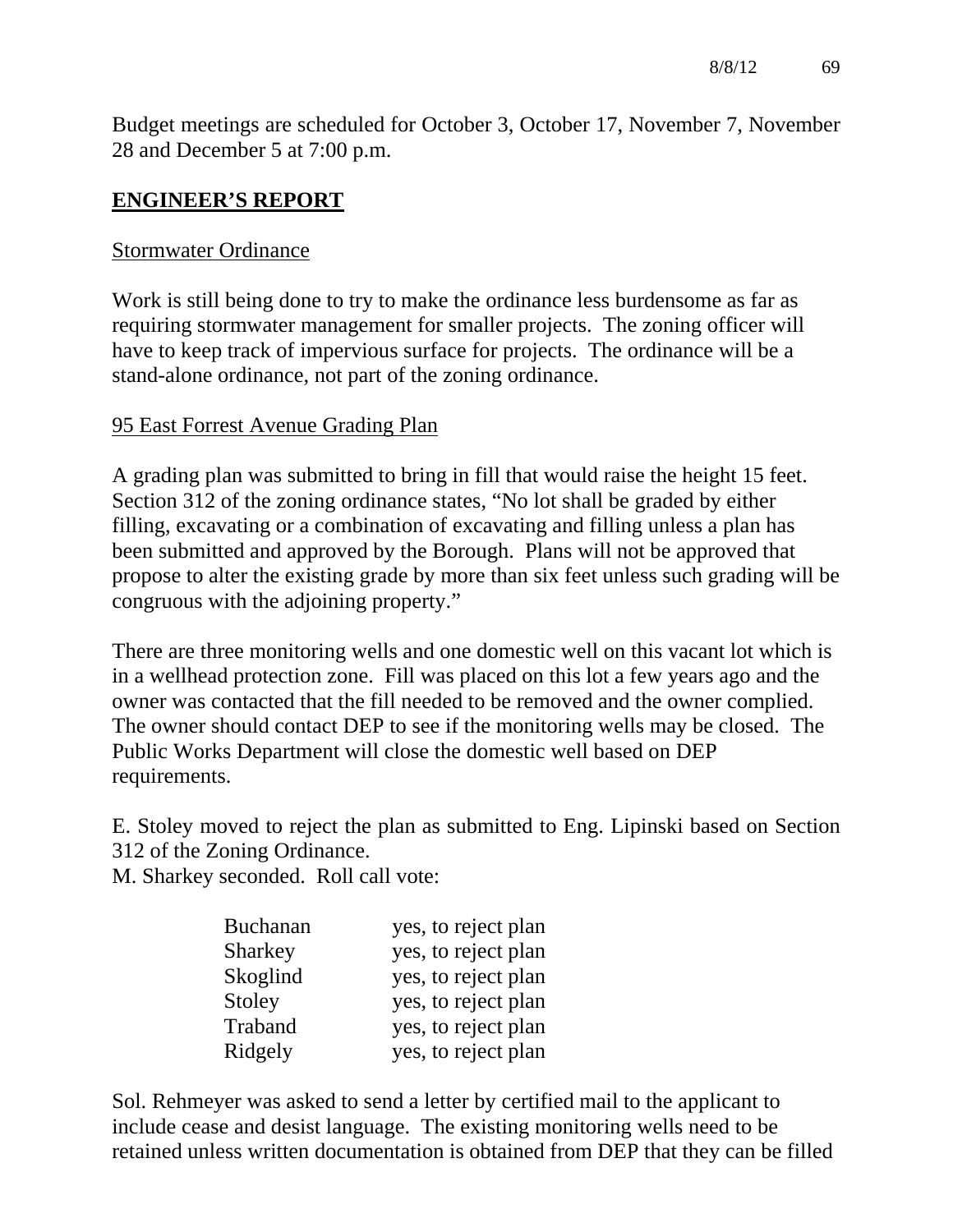in according to those standards. The domestic water well will be closed by the Public Works Department to protect our water source after receiving confirmation from the owner.

### **EXECUTIVE SESSION**

An executive session was called at 8:58 p.m. to discuss a legal issue. The meeting was reconvened at 9:42 p.m.

#### 92 Skyview Drive

M. Sharkey moved to accept the settlement proposal by Lawrence Vasold, Jr. for payment of \$8,000.00 for unpaid fees and costs and some amount toward the fine. The amount needs to be paid before the Sheriff's Sale which is scheduled for October 15. Further, the property needs to be cleaned up and show proof that the 2010 taxes were paid.

E. Stoley seconded. Roll call vote:

| <b>Buchanan</b> | yes, in favor                   |
|-----------------|---------------------------------|
| Sharkey         | yes, in favor                   |
| Skoglind        | yes, in favor                   |
| Stoley          | yes, in favor                   |
| Traband         | yes, in favor                   |
| Ridgely         | abstained, personal involvement |

#### **EXECUTIVE SESSION**

An executive session was called at 9:47 p.m. to discuss an additional item of litigation.

The meeting was reconvened at 10:30 p.m.

# **SOLICITOR'S REPORT**

#### Gymnastics of York, Inc. and York Traditions Bank

The bank has been meeting with a local developer and believes it might be possible to redevelop the property if a variance could be obtained to increase the density from six to eight units.

Blouse Well Testing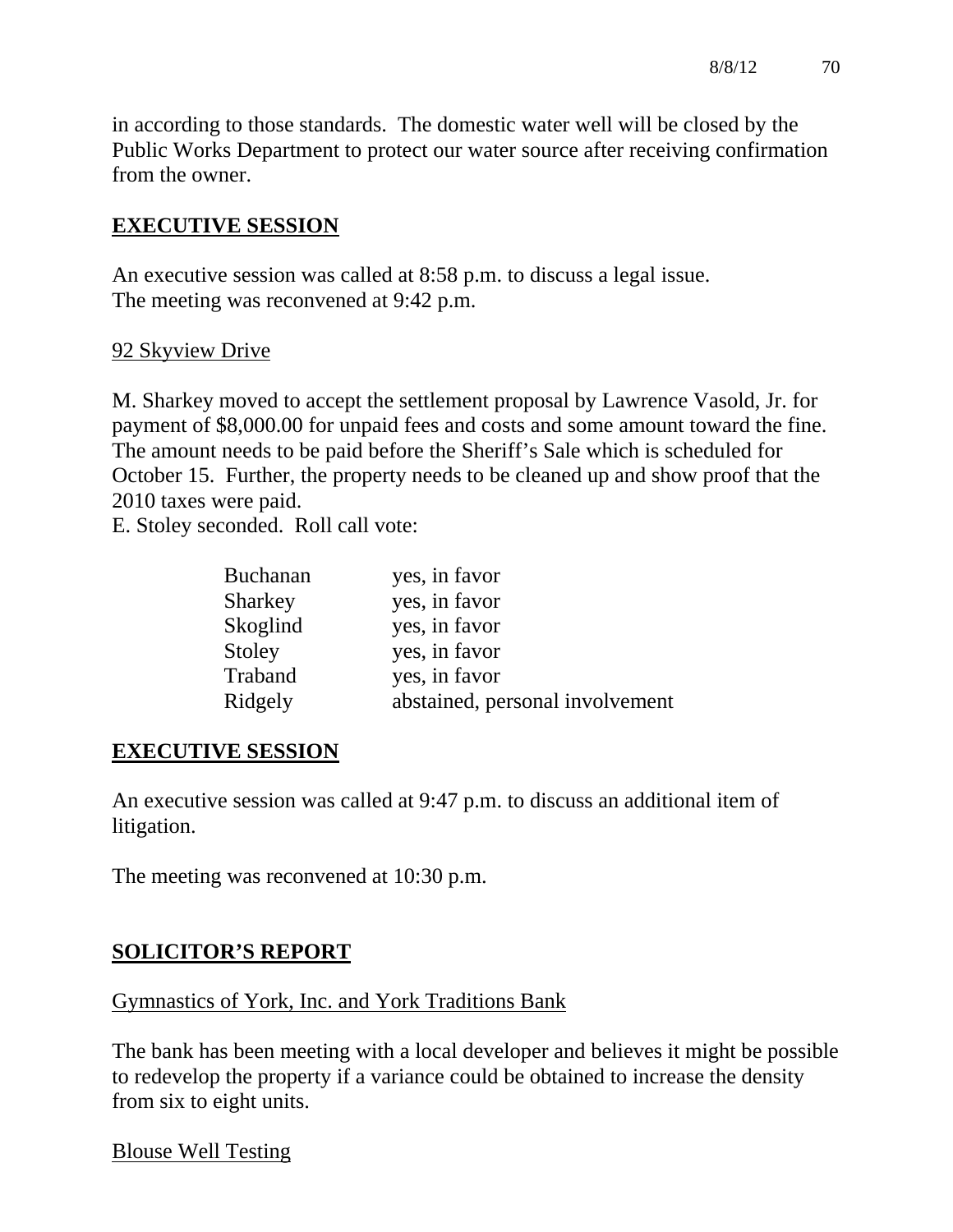Sol. Rehmeyer is working with Supt. Sweitzer to finalize seven easements related to testing for the re-permitting as required by DEP.

E. Stoley moved to authorize Brian Sweitzer to sign the easements on behalf of the Borough.

R. Buchanan seconded. The motion carried with all in favor.

#### 50 West Clearview Drive Swale Issue

Sol. Rehmeyer's office prepared a right-of-way agreement and will finalize it upon receipt of information from Eng. Lipinski with regard to the scope of the easement and the improvements to be installed.

#### Bids for Snow Plowing Services

Sol. Rehmeyer's office prepared the snow plow bid specifications. The bids will be opened on September 12.

#### **Public Safety, Welfare and Personnel** –

R. Buchanan reported interviews were held for the zoning officer/BCO position.

#### **Secretary's Report** – Cindy L. Bosley

#### **York Adams Tax Bureau** – Michael G. Sharkey

A letter was received explaining the negative amounts that appeared in the last disbursement.

#### **Subdivision, Land Development & Zoning** – Eric W. Stoley

#### **Planning Commission/Regional Planning Commission** – Eric W. Stoley

#### **UNFINISHED BUSINESS**

Dog Tethering Ordinance